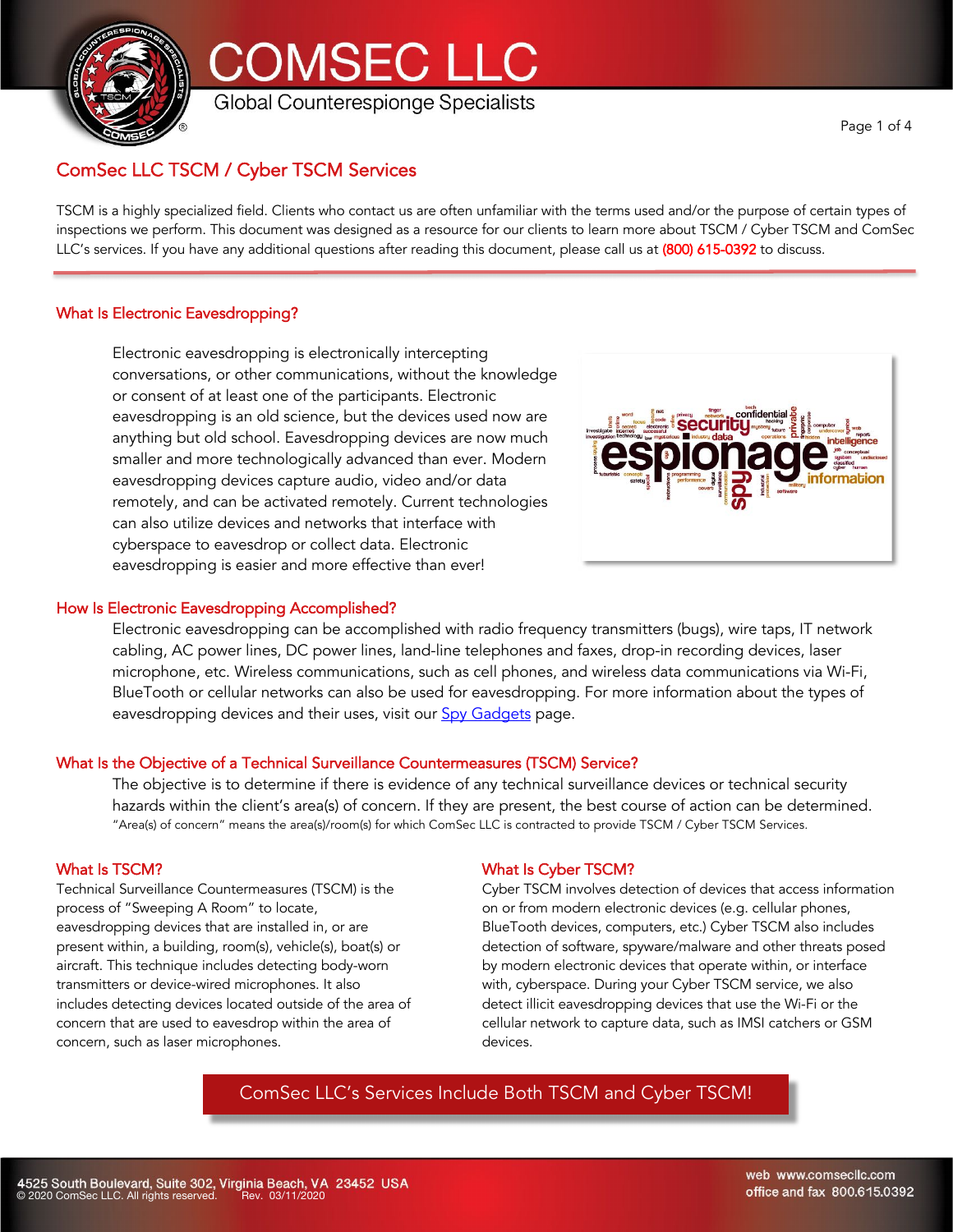



Global Counterespionge Specialists

# What Types of Inspections Are Included in ComSec's TSCM/Cyber TSCM Service?

#### *ComSec LLC's Full Scope TSCM / Cyber TSCM Service Includes the Following Inspections:*

#### Technical Threat Analysis (TTA):

This analysis includes a review of changes in your environment, your suspicions concerning eavesdropping in the area(s) of concern, identification of potential eavesdroppers, a discussion about the potential motives of the eavesdropper, potential weaknesses in your security posture, and related threat information. The information helps our team to better understand the service environment and any special considerations or precautions we must take.

#### Covert Video Analysis:

This analysis includes a full physical and electronic TSCM inspection for any surreptitious audio or optical technical surveillance devices in use in the area(s) of concern. This inspection identifies surreptitiously hidden wireless video threats. The examination is conducted using a Tri-Band wireless video cam scanner in the range of 900 MHz, 1.2 GHz, 2.4 GHz and 5.8 GHz.

#### Exterior / Interior Radio Frequency (RF) Mapping Spectrum Analysis:



This analysis includes recognition capabilities for digital, spread-spectrum and frequency-hopping transmitters in addition to standard analog devices. The analysis is completed on the exterior and interior of the area(s) of concern, and a comparison of the signals is made to identify potential threats. The examination is conducted using: 1) Predator RF Hunter 20 GHz Spectrum Analysis Kit in the range of 20 GHz, 2) An OSCOR GREEN Spectrum Analyzer (Enhanced Omni-Spectral Correlator) in the range of 10 kHz to 24 GHz, 3) Handheld Spectrum Analyzer HSA-Q1 in the range of a 0 to 13.4 GHz, and/or 4) KESTREL TSCM PRO Software - Spectrum Analyzer and Measuring Receiver (SAMR) in the range of 1Hz to 6 GHz.

#### Audio and Optical Device Physical and Electronic Analysis:

This inspection detects any surreptitious audio or optical technical surveillance devices in use in the area(s) of concern. The electronic analysis includes a carrier current analysis of AC outlets, telephone cable and other wiring to detect devices capable of transmitting communications.

#### Physical FLIR Thermal Survey:



This survey uses thermal analysis of electrical switches, outlets, computer jacks, thermostats, video cameras, suspended ceilings, etc. to identify evidence of installation, removal, modification or other overt signs of potential electronic eavesdropping.

#### Wireless Network – Cellular Network Analysis:

This analysis detects and monitors cellular attacks in real-time. It also identifies IMSI catchers, baseband processor attacks, rogue base stations and cellular jamming of the 2G, 3G and 4G/LTE networks. ComSec uses: 1) the ESD Overwatch system, which generates a continuously updated, national situation report by means of distributed detection and localization of a multitude of baseband attacks, as well as the manipulation of cellular signaling, 2) GSMK Cryptophone cellular baseband firewall sensors, and/or 3) other proprietary technology.

Essentially, the information generated by the Cellular Network Analysis arms decision makers with the tools to eliminate illegal use of IMSI catchers. ComSec is the exclusive US commercial partner for the ESD Overwatch system.

#### ANDRE Counter Surveillance Broadband Receiver:



The ANDRE is a handheld broadband receiver that detects known, unknown, illegal, disruptive, or interfering transmissions. The ANDRE locates nearby RF, infrared, visible light, carrier current, and other types of transmitters. Quickly and discretely mitigate threats using the ANDRE Advanced Kit's wide range of accessories specifically designed to receive transmissions across a 1 kHz to 12 GHz frequency range.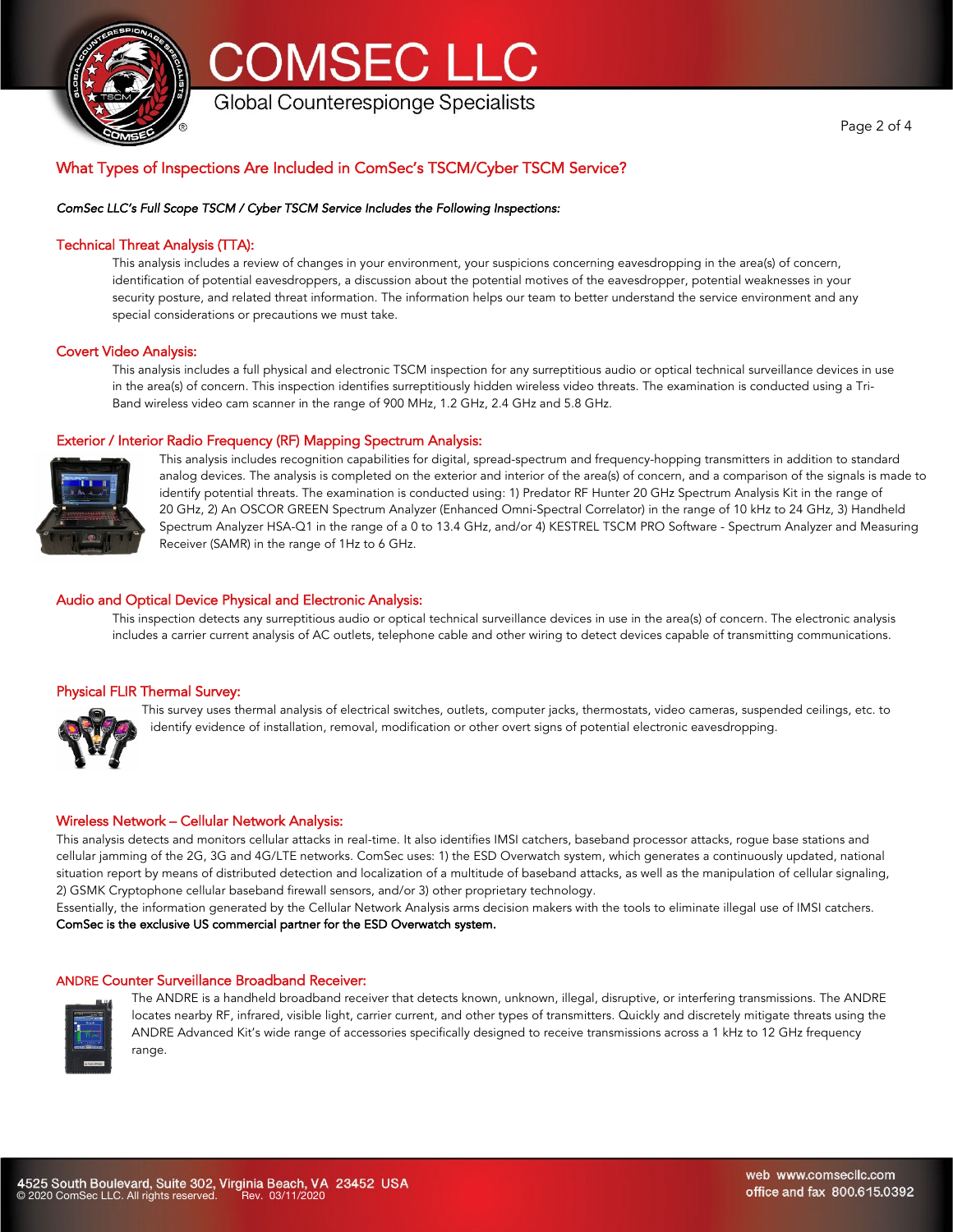



# What Types of Inspections Are Included in ComSec's TSCM/Cyber TSCM Service? (Continued)

#### Non-linear Junction Detection:



A non-linear junction detector (NLJD) detects hidden electronic devices in floors, walls, furniture or furnishing that may be radiating, those that are hard wired, and those in the area(s) of concern that are turned off. The examination is conducted using an ORION NLJD or the Handheld NLJD EDD-24T in the range of 2.4 GHz.

#### LED Refraction:

This inspection identifies shielded, hard wired CCTV devices, and wireless video devices that may be powered off. The inspection is conducted using a DLU-02 and the VORAN Concealed Video Camera Lens Detector. The VORON's LED matrix radiates a powerful infrared beam, which is then reflected by a video camera's optics, which can be easily detected by the operator. This inspection detects any optical device, whether it is powered or not, wireless or hard-wired. Two separate wavelengths of LED locate even those cameras with special coatings on the lens or lens filters.

#### Landline Telephone System Analysis:



This analysis includes both a physical and electronic examination of landline phone(s) and line(s), including instruments, incoming trunks, in-house cabling and peripheral equipment. Testing for intercept devices such as a phone or wiretap of landlines, including points of demarcation is included in this analysis. This inspection is conducted using a TALAN 3.0 Telephone and Line Analyzer. *(This analysis is performed when phone lines are included in the quoted services.)*

#### Physical and Electronic Examination of Computer(s) & Line(s):

We perform a physical and electronic examination of computer(s) and peripheral equipment for hardware technical surveillance threats. We also perform a survey for malware, spyware, screen capture, keystroke and remote monitoring software technical surveillance threats.

#### Wireless Network Analysis:



We perform an analysis of the Wi-Fi network using the NetScout G2 AirCheck Wireless Wi-Fi Analyzer and/or the ORIUS® Wi-Fi Hunter. The units provide a pass/fail indication of the wireless environment, identify common problems, analyze network utilization by channel, determine if it is 802.11 traffic or non-802.11 interference, and identify and locate wireless access points whether authorized or rogue, etc.

#### Cellphone Analysis:

Spyware/Malware: ComSec uses the SUSTEEN Data Pilot rugged field forensic acquisition device to quickly acquire time relevant evidence in the field, ad-hoc and list search, fast real-time reporting and to detect spyware/malware.



Cell Phone Forensics: ComSec's cell phone forensics service is a professional level service. Specifically, we use Cellebrite cell phone forensics technology, which is preferred by law enforcement, military and intelligence services. As well, all cell phone forensics services are performed by a Cellebrite Certified Mobile Examiners (CCME). The forensic examination with "on-demand" is used to search for viruses, spyware, Trojans and other malicious payloads in files on cell phone(s*). (This analysis may be performed at an additional charge.)*

#### GPS Tracking Device Detection:

We use the Andre Advanced Near-Field Detection Receiver, the Wideband RF Detector Pro-SL8, the Handheld Spectrum Analyzer HSA-Q1 and/or the Yorkie Pro to identify eavesdropping devices and GPS tracking devices on vehicle(s). The units detect and assist in locating nearby RF, infrared, visible light, carrier current and other types of transmitters.

ComSec LLC's TSCM / Cyber TSCM Services are conducted with the most current and most technologically advanced equipment. Please visit our Eavesdropping Detection Equipment page to learn more about our equipment and eavesdropping detection capabilities.

*ComSec owns and operates additional TSCM and Cyber TSCM equipment and proprietary software programs that are not listed above for a variety of security related reasons. These additional equipment resources are utilized where the threat level of the area of concern requires extraordinary OPSEC and additional inspection methods to be utilized*